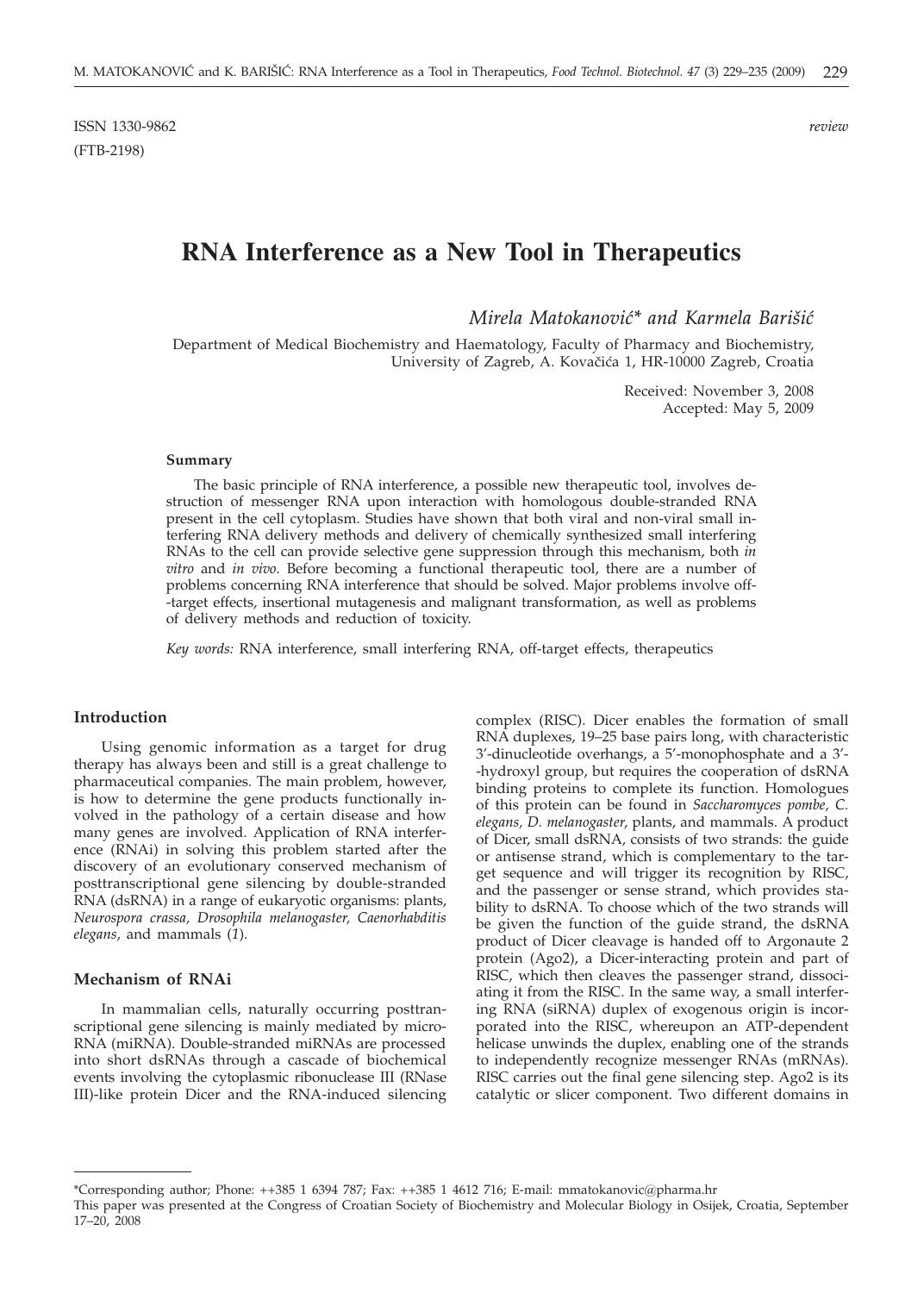Ago2, Piwi domain (named after the Piwi protein in *D. melanogaster*) and Piwi-Argonaute-Zwille (PAZ) domain, bind the 5' and 3' ends of the guide strand. The 5' end bound to the Piwi domain determines target recognition and the site of cleavage. Nucleotides 2–8 of the guide strand, known as the seed sequence, initiate pairing with the target mRNA. Ago2 cleaves the mRNA between the nucleotides complementary to bases 10–11 of the guide strand. The generated 5' and 3' mRNA fragments are then degraded by different exonucleases (Fig. 1). The 3' end of the guide strand bound to the PAZ domain of Ago2 plays no essential role in target recognition but provides a helical geometry required for the catalytic step. The presence of mismatches in the 3' half beyond nucleotide 11 slows down the rate of mRNA cleavage (*1–5*).

#### **Naturally Occurring miRNA**

Naturally occurring miRNAs are synthesized in the nucleus from miRNA genes, which are transcribed by

RNA polymerase II into long RNA, known as primary miRNA (pri-miRNA). Pri-miRNA contains an 80-nucleotide long hairpin flanked by single-stranded RNA sequences of a few hundred nucleotides. Pri-miRNAs are recognized by a complex formed by the DiGeorge syndrome critical region 8 (DGCR8) protein and Drosha in the nucleus. DGCR8 is a dsRNA-binding protein that helps identify the cleavage site, whereas Drosha is a RNase III that cleaves the pri-miRNA to generate a 70- -nucleotide long hairpin RNA known as miRNA precursor. Drosha products have typically 2 or 3 nucleotide 3' overhangs that facilitate the transport of miRNA precursors to the cytoplasm where they are further processed by Dicer.

When planning therapeutic RNAi experiments, several features of the nuclear processing of miRNA have to be taken into consideration. One of the prospects in RNA therapeutics design is to establish specific structural requirements that imitate endogenous pri-miRNA in order to ensure their recognition by DGCR8 protein and processing by Drosha. Inadequate design and there-



**Fig. 1.** RNAi can be achieved with any long dsRNA of endogenous (miRNA) or exogenous origin (shRNA). Long dsRNAs are processed into short dsRNAs through the activity of Dicer, an endoribonuclease in the RNase III family. Small RNA duplexes 19–25 base pairs long, as well as exogenously introduced siRNAs, are further incorporated into the RNA-induced silencing complex (RISC), whereupon an ATP-dependent helicase unwinds the duplex. Domains in Argonaute 2 protein (Ago2), Piwi protein and Piwi-Argonaute-Zwille (PAZ) domain bind the 5' and 3' ends of the guide strand and enable binding to the target mRNA and its cleavage. The 5' and 3' mRNA fragments generated are then degraded by different exonucleases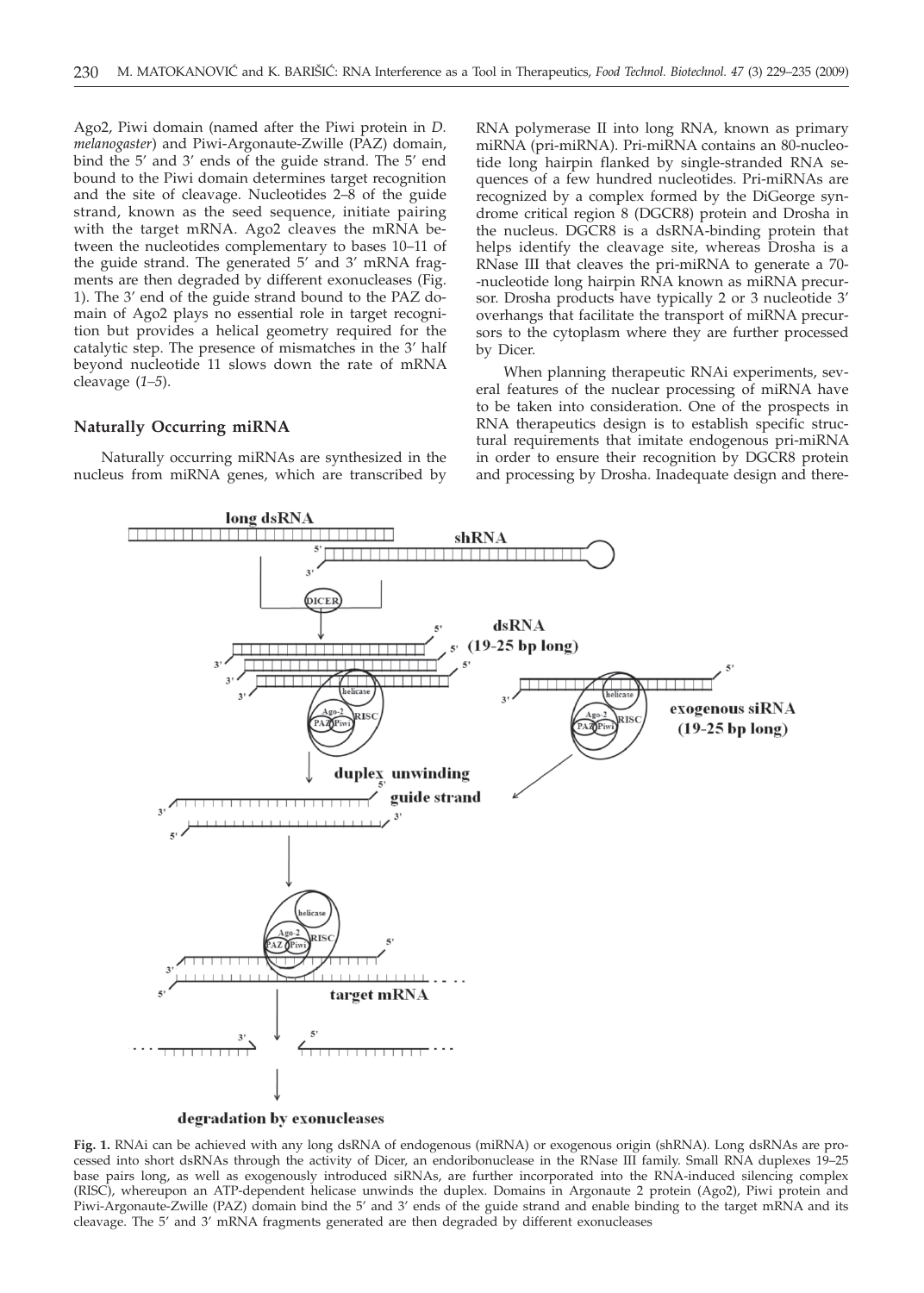by inefficient nuclear processing of a hairpin would end in nuclear accumulation of non-processed transcripts and ineffective silencing of the target (*2,6,7*).

#### **Antisense Molecules** *vs.* **RNAi Technology**

The first major experiments in RNA gene therapy were performed with single-stranded antisense molecules (oligodeoxynucleotides). Although the final result, the degradation of target mRNA, is identical, the mechanism of gene silencing by antisense molecules and siRNAs or short hairpin RNAs (shRNAs) in mammalian cells is different (*8*). Antisense molecules are synthetic single-stranded oligonucleotides that are usually composed of DNA sequences capable of Watson-Crick base pairing to a complementary sequence in the target mRNA. Translation of target mRNA into protein is either blocked by steric interruption of binding to the ribosome, or by cleavage of the mRNA through the activity of endonucleases RNase H or RNase L (*9,10*). Parallel delivery of antisense oligodeoxynucleotides and siRNA, both targeted to the coding region of a gene, showed greater stability as well as efficiency in the case of siRNA.

Until 2009, however, only a few of the antisense oligonucleotides entered clinical trials as therapeutic opportunities. One of them, ISIS 301012 (mipomersen), a human specific apolipoprotein B-100 (apoB-100) antisense inhibitor, is currently in Phase 3 clinical development for treating hypercholesteremia. ApoB-100 is a protein component of atherogenic lipids and triglycerides, including LDL cholesterol, synthesized and packaged into lipoprotein particles in the liver of different species. LDL cholesterol is one of the risk factors of coronary heart disease and atherosclerosis and therefore a good target for antisense inhibition. Administration of ISIS 301012 produced remarkable reductions in mRNA and liver proteins, resulting in a decrease of serum apoB-100, LDL cholesterol and total cholesterol. Delivery was tested on multiple animal species, including mice, hamsters, rabbits and monkeys, before antisense inhibitor was applied in treating human hypercholesteremia (*11*).

To date, the only antisense oligonucleotide that has been approved by the U.S. Food and Drug Administration (FDA) for use in therapeutics is Vitravene (fomivirsen sodium intravitreal injectable), designed to treat cytomegalovirus (CMV) infections in CMV retinitis, the most common opportunistic infections in patients with acquired immunodeficiency syndrome (AIDS). Vitravene is a 21-base synthetic phosphorothioate oligonucleotide designed to be complementary to mRNA that encodes CMV proteins for the major immediate-early region (IE2). Binding to this location leads to specific inhibition of gene expression of essential viral proteins, but only in the eye into which it is injected. Vitravene is not designed for treating CMV anywhere else in the body (*12,13*).

#### **RNAi with siRNA and shRNA**

Specific and effective silencing of genes by RNAi can be achieved in two ways: by using siRNA, up to 25 nucleotides long, and by using shRNA. However, one has to be cautious because unlike in *C. elegans* and *D. melanogaster*, where gene silencing can be achieved using

long (>500 bp) dsRNA without any adverse effect, dsRNA of  $>30$  bp can trigger a y-interferon response in mammalian systems. The interferon response, which is otherwise an important defence mechanism against viral infection, can result in global repression of translation.

Some other problems, regardless of immunological responses and specificity, need to be resolved when using RNAi *in vivo*. For example, in contrast to *C. elegans*, where RNAi effects are stable, long lasting, and are passed on to the offspring, gene silencing by transfected siRNA duplexes in mammalian cells is temporary. Gene silencing is dependent on the number of siRNA molecules introduced into cells and the number of duplexes per cell decreases as cells divide. For this reason, the silencing of targeted genes by synthetic siRNA is usually limited to 2 weeks, or even only 3–7 days in rapidly dividing cells. In most diseases, especially cancer, which is characterized by fast and uncontrollable division of cells, persistent suppression of the targeted gene would be necessary to prevent disease progression. The use of siRNA would therefore require repeated transfection of cells with siRNA. To avoid this problem, a vector-based system for the introduction and stable expression of siRNA in target cells has been developed. These DNA vectors contain an RNA polymerase III promoter and a transcription termination site. After their transcription, by cellular machinery, the RNAs fold in the shape of shRNAs with a stem-loop structure, which are later cleaved by Dicer to produce 19–25 nucleotide siRNAs. As the DNA template for shRNA does not have the structural characteristics of pri-miRNA, it does not undergo Drosha processing in the nucleus. Once they are processed by Dicer and incorporated into RISC in the cytoplasm, 19–25 nucleotide siRNAs lead to target cleavage, the target being mRNA (Fig. 1) (*10,14,15*). As siRNAs have become more widely used, the basic structure of effective siRNAs has been defined as a duplex with a 2-nucleotide overhang on the 3' ends in compliance with miRNA processing. It has also become evident that the effectiveness of siRNA silencing is sequence specific.

#### **Design, Stability and Delivery of siRNA**

Using a bioinformatics programme, the potential target for RNAi should be identified on the basis of its role in the disease process. Another prerequisite is that its suppression should not be harmful. Once a specific gene has been selected, a targeting sequence has to be identified to achieve effective silencing with minimal off-target effects. First, it is important to select a sequence that is unique to our targeted gene by using the Basic Local Alignment Search Tool (BLAST). Genes that contain significant matches with the selected region should be monitored to verify that they are not being silenced. Another tip is to select sequences displaying a thermodynamic profile that favours incorporation of the guide strand into the RISC (*16,17*). Most researchers screen a minimum of 4 or 5 different target sequences for each gene before choosing the most effective one. However, even sequences that display efficacy in screening experiments might lead to unexpected toxicity *in vivo*, suggesting that more than one therapeutic con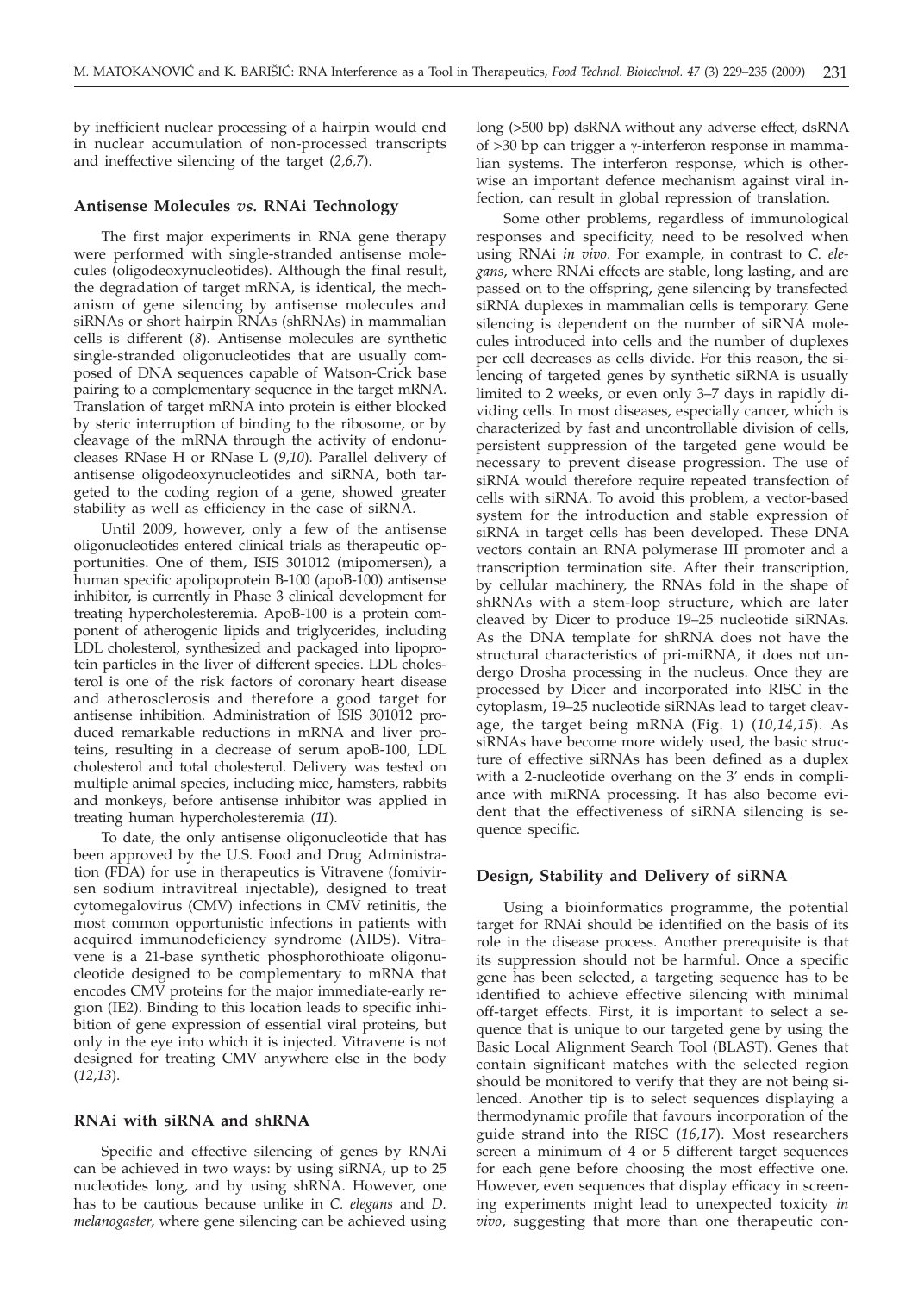struct should be selected for therapeutic trials in animal models. That is why two or three different sequences for siRNA target site are synthesized; the most specific and effective siRNA sequence must be validated by measuring the levels of the target mRNA or protein *in vitro* (*2,18*).

siRNA should be generally designed in such a way as to be fully complementary to its target mRNA. First, a few parameters affecting the siRNA or shRNA function have to be examined in the design process. The guanine-cytosine (GC) content of a siRNA duplex is a parameter that might correlate with siRNA functionality. Too high GC content may slow down duplex unwinding and might be associated with a prohibitive secondary structure of the target mRNA. Guanine-rich RNA sequences can also form Hoogsteen-paired quartets of G residues, or the so-called 'tetrads', which cause difficulties during RNA synthesis and purification. Too low GC content, on the other hand, may reduce the efficiency of target mRNA recognition and hybridization. Analysis of the biochemistry and mechanisms of RNAi revealed that base pair mismatches introduced at the 5' end of siRNA improved gene silencing. Also, duplex end asymmetry, in the form of differences in adenine-uracil (AU) content between the three terminal nucleotides of the 3' and 5' ends, rather than duplex properties, correlated most strongly and highly significantly (p=0.005) with siRNA functionality (*16,17*).

Although siRNA molecules appear to be more resistant to nuclease degradation than antisense molecules, some serum nucleases can degrade siRNAs. As a result, many research groups have investigated the use of chemical modifications that improve stability and protect against nuclease degradation. Several groups showed that boranophosphate-modified siRNAs were 10 times more nuclease resistant than unmodified siRNAs (*19*). Along with successful siRNA design, efficient delivery is another essential characteristic of gene silencing in mammalian systems. Chemically synthesized siRNAs, viral or non-viral vectors expressing shRNA, can be delivered locally or systematically to silence the target gene *in vivo*. Chemical modifying of siRNAs renders them resistant to RNAse digestion and extends their half-life. Modifications reported in the literature include capping the 5' end, modifying the ribose sugars or substituting phosphorothioates, 2'-*O*-methyl-RNA nucleotides at the 5' end and four methylated monomers at the 3' end. Complexing siRNA or shRNA expressing plasmids with cationic polymers or peptides or incorporating siRNAs into liposomes and nanoparticles have been proposed to extend the half-life of siRNA (*3,15,20*).

Delivery of siRNA or shRNA can also be achieved by using viral vectors. Thus far, retroviral, lentiviral and adenoviral vector systems for RNA delivery have been developed. Retroviral vectors are based on the murine stem cell virus or Moloney murine leukaemia virus and permit a stable introduction of shRNA into dividing cells. Lentiviral vectors are derived from the human immunodeficiency virus (HIV)-1 and can infect both dividing and nondividing postmitotic cells. Adenoviral vectors based on adeno-associated viruses can infect both dividing and nondividing cells and since they integrate a site specifically into the AASV1 region of chromosome

19, they are safer than retroviral or lentiviral vectors, which are associated with insertional mutagenesis (*1,21*). The disadvantages of adenoviral vectors are the lack of tissue tropism and the dose-limiting hepatoxicity (*2*).

In general, two routes of *in vivo* siRNA and shRNA delivery can be distinguished: local (intranasal, intravitreous, intratracheal, intracerebral, intramuscular, intratumoral) or systematic (intravenous, intraperitoneal) (*22*). Both RNA types can be delivered to the cell using either route. The choice of using one or the other means of delivery depends on the targeted tissues as well as on the disease. Electroporation and topical gels are techniques commonly used for local siRNA delivery; the former is most commonly used for administration into liver and brain. Electroporation has also been used to deliver siRNA into the kidneys, eyes, muscles and skin of rodents. In a study done by Akaneya *et al.* (*23*) electroporation was performed using two needle electrodes inserted *in vivo* into a restricted brain region of a rat. Although this method, like other local delivery methods, brings a benefit in controlling 'off-target tissue' effects, it has one major disadvantage: the use of high voltage in attempting to increase uptake efficiency.

Topical gels, as a means of siRNA delivery to cells, could open the way for dermatological applications, as well as the treatment of cervical cancer (*1,24*).

The first systemic delivery of siRNA *in vivo* was carried out using the hydrodynamic technique of inserting naked siRNA in a large volume of physiological solution under high pressure into the tail vein of mice (*18,25*)*.* A number of different approaches have been developed for the *in vivo* delivery of siRNA, all with the same aim: to improve cellular uptake and site-specific delivery.

Compared to local delivery methods, systemic delivery has the same purpose, to reach specific disease tissues, and to overcome other problems, such as potential serum degradation.

Thus far, atelocollagen has been shown to be the best harmless biomaterial for *in vivo* siRNA delivery. Atelocollagen is obtained from type I collagen of calf dermis by pepsin treatment. At the N- and C-terminals of collagen molecules there is an amino acid sequence called telopeptide; it contains most of collagen antigenicity. Atelocollagen obtained by pepsin treatment is low in immunogenicity because it is telopeptide-free. The surface of atelocollagen molecules is positively charged; molecules can therefore bind electrostatically with negatively charged nucleic acid molecules. Furthermore, it is believed that siRNA complexed with atelocollagen is resistant to nucleases and is transduced efficiently into the cells, thereby allowing long-term silencing (*18*). Chitosan is another material used for siRNA delivery. It is a naturally occurring cationic polysaccharide, biocompatible, noninflammatory, nontoxic and biodegradable (*4*). Alternatively, polyethylenimine (PEI) is used because of its ability to form non-covalent interpolyelectrolyte complexes with DNA or RNA. During investigations, siRNAs complexed with PEI are protected against degradation in the presence of nucleases but retain full biological activity (*20*). PEI, as a substance foreign to the living cell, bears a certain level of toxicity and this has to be taken into consideration (*10*). In some studies, however, siRNAs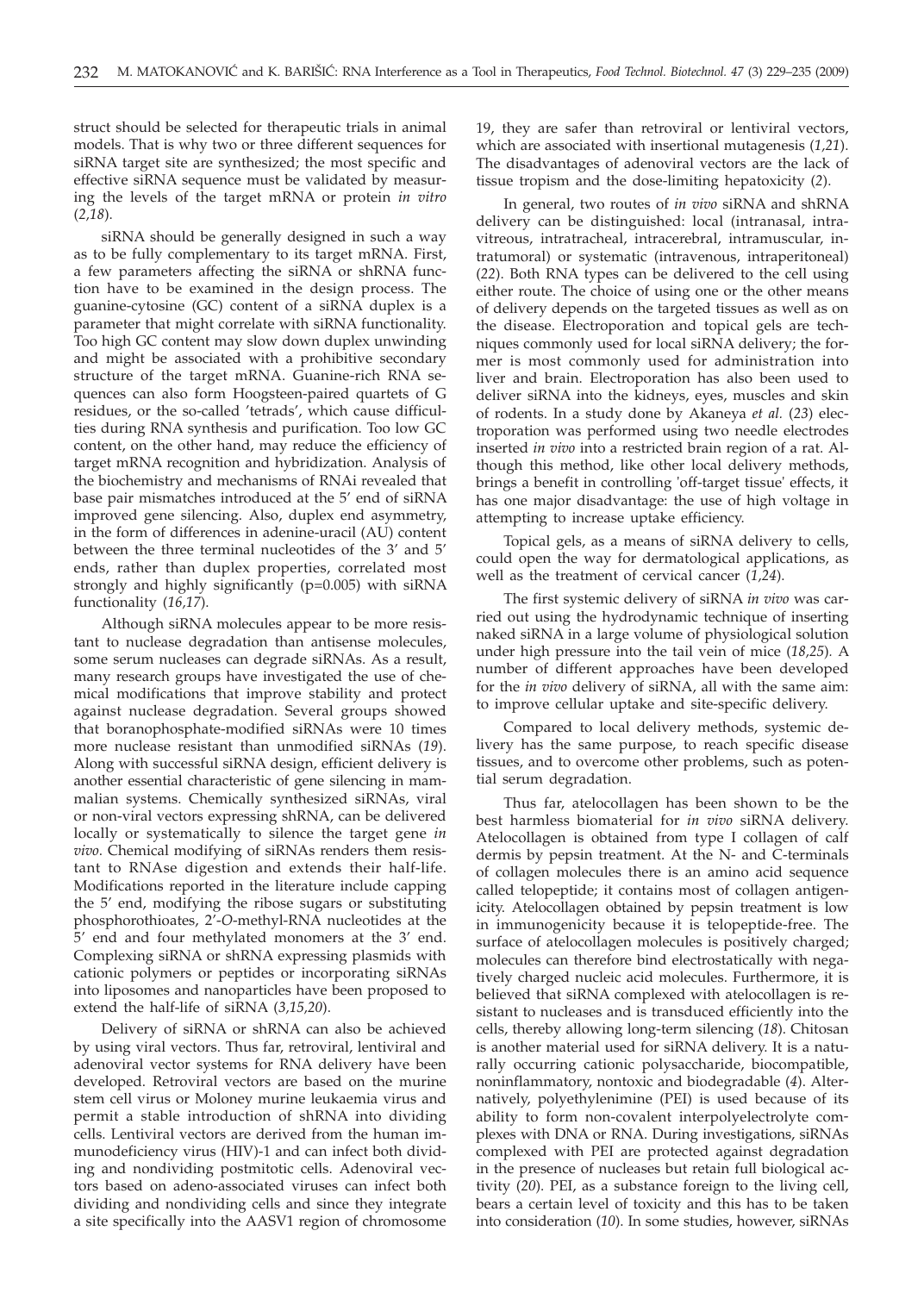have been conjugated with derivates of cholesterol, lithocholic or lauric acid and all these biological substances seemed to stabilize siRNAs in a way that they facilitate their binding to human serum albumin and increase their uptake by the liver (*26*). Also, cell-penetrating peptides covalently or noncovalently attached to siRNA molecules have provided an efficient uptake mechanism of complexes through the process of internalization, which is somehow different from endocytosis (*27*).

# **Nonspecific Effects of Using RNA Interference**

Off-target activity is the main problem of RNAi technology. This is due to the fact that siRNA can target more than one mRNA molecule because it can tolerate several mismatches when pairing. While a single mismatch between siRNA and its desired target will only reduce specific silencing efficiency, the same siRNA may still be able to downregulate the expression of non-targeted genes that contain regions of partial complementarity. Another important consideration is the case when, experimentally, a restricted portion of a particular mRNA is targeted by RNAi; siRNAs corresponding to other portions of mRNA can be detected as well. This phenomenon is called transitive RNAi and has been observed in *C. elegans* and in plants. In *C. elegans*, these secondary siRNAs are homologous to sequences upstream of those targeted by the primary trigger. However, besides off-target downregulations, upregulations have also been observed *in vitro* (*4,28*).

## **Possible Use of RNA Interference**

One of the most exciting opportunities offered by RNAi is the ability to identify all the genes required for certain physiological processes using the genome-wide RNAi screens. Cancer, as a condition characterized by a dense network of signal-transducing pathways, is in the centre of interest in RNAi usage. A major problem is that oncogenes and oncosuppressors involved in cancer do not contribute equally to carcinogenesis, making it difficult to identify the key genes whose blockage would lead to tumour cell death. RNAi technology is the most prospective tool that could help uncover the role of functional genes in cancer development and could also serve as potential therapeutic strategy because of its high efficacy and specificity in the down-regulating gene expression. However, in most cancers, blockage of a single gene does not suffice to eliminate the disease and usually multiple pathways are supposed to be inhibited simultaneously in order to prevent malignant proliferation. Target genes most widely investigated by researchers are receptors associated with certain mitogenic pathways known to be involved in malignancy. More relevant examples are the protein tyrosine kinase (PTK), a member of the receptor tyrosine kinase pathway, and the adenomatosis polyposis coli (APC) protein, a member of the Wnt signalling pathway (*1,29*). Among other cancer genes, genes that encode multidrug-resistance (MDR) protein, telomerase, and an integral membrane protein named B-cell lymphoma 2 (Bcl-2) protein are further examples of genes that are not mutated in

cancer but are overexpressed in a variety of cancers and are representative targets for silencing. Thus far, initial *in vitro* studies have demonstrated effective silencing of a wide variety of mutated oncogenes, such as Kirsten ras (K-Ras), which encodes proteins with GTP-ase activity, human epidermal growth factor-like receptor 2 (Her2/neu), and bcr-abl oncogene that causes Philadelphia-chromosome-positive (Ph+) leukaemia (*1,18,25*). RNAi can also be directed against several genes involved in cell cycle control in order to promote tumour cell apoptosis by preventing cell division. Major attempts at RNA silencing have also been made on the retinoblastoma tumour suppressor (RB) and p53 protein. p53 is a transcription factor considered to be involved in the control of the cell cycle (cell proliferation, cell division, apoptosis). It is mutated in almost one half of cancers. Cellular senescence as well as tumour-host interactions are other processes that can be targeted through RNAi.

Among the most important targets in this area are the vascular endothelial growth factor (VEGF) and the VEGF-receptor, which have a major role in angiogenesis (*26*). In January 2009, Alnylam Pharmaceuticals received a clearance from FDA to start the first clinical trial of an RNAi drug targeted against the gene for kinesin spindle protein (KSP), the protein essential for tumour spreading, and the previously mentioned gene for VEGF, which enables tumour growth by helping formation of blood vessels. This new candidate, called ALN-VSP, has been designed to treat primary liver tumours; due to its encapsulation in lipid nanoparticles, it is capable of circulating throughout the body after being administered *via* intravenous infusion.

Another example of VEGF targeting is bevasiranib, a drug molecule already in Phase 3 clinical trials in patients with age-related macular degeneration (AMD). AMD is caused by the abnormal growth of blood vessels behind the retina leading to loss of vision (*27*). In Phase 1 and 2 clinical trials, bevasiranib, after being administered directly into the eye (intravitreal injection), did not affect the patient systemically, but locally inhibited the overgrowth of blood vessels that would otherwise lead to vision loss.

Other attractive targets for the RNAi technique are diseases caused by viruses and bacteria. In the case of viruses, genes essential for virus replication, for the assembly of viral particles and host genes, and viral genes important for virus-host interactions are good targets for siRNAs. These are usually surface antigens responsible for virus protein recognition and entrance into the cell. For example, in the case of HIV, virus silencing can be achieved through the primary HIV receptor chemokine (C-C motif) receptor 5 (CCR5) by siRNA targeted against mRNA transcribed from its gene (*1,30*). In the case of human papilloma virus (HPV), it is possible to induce apoptosis of tumour cells in primary patient tumour samples by targeting the E6 gene of HPV. E6 protein is a transcriptional activator essential for malignant transformation as well as maintenance of a malignant tumour phenotype. Thus, when silenced with anti-E6 siRNA, the future development of a tumour cell is prevented (*31,32*). Many other animal viruses, especially respiratory viruses, are considered to be targets for RNAi ther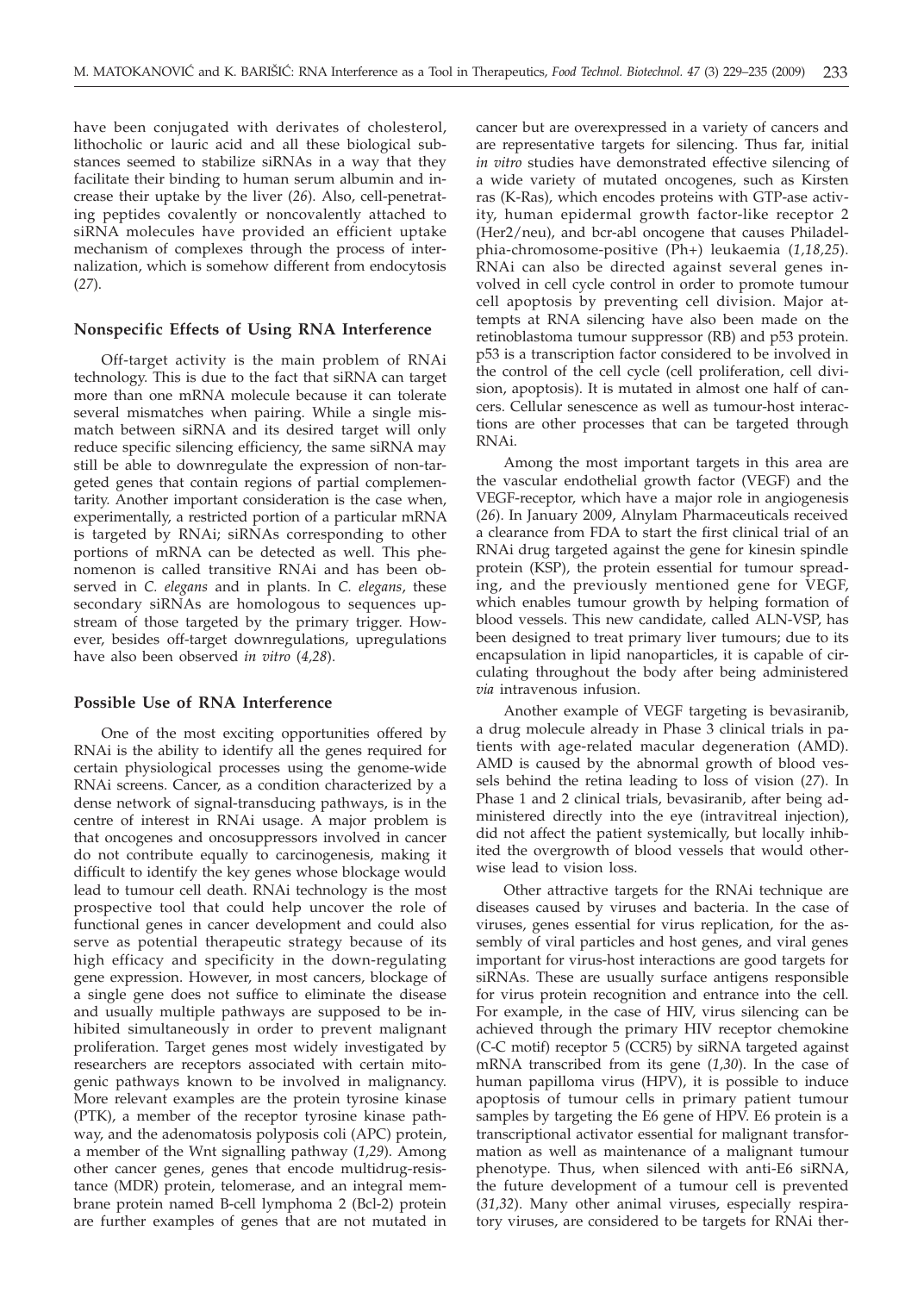apy. This is because epithelial cells of the respiratory tract have been proven to be good uptakers of siRNA even without transfection, which would enable an easy way of their administration through inhalation (*31,33*), though some delivery problems concerning lung surfactants remain to be solved (*34*). In contrast to viruses, bacteria are not generally subject to silencing by siRNA because they mainly replicate outside the host cell and lack the necessary machinery. However, it might be possible to reduce life-threatening bacterial infections which lead to adverse consequences by silencing the host genes involved in those aspects of the immune response or by silencing the host genes involved in mediating bacterial invasion (*1*).

RNAi could also be used for studies of different immunological diseases. Possible targets in this field are molecules expressed on the surface of immune cells (CDs, cytokine and chemokine receptors, adhesion molecules), cytokines and chemokines, and intracellular signal transducing proteins. Examples also include transforming growth factor beta  $(TGF- $\beta$ )$  and the nuclear transcription factor kappa B (NF-kB) (*2,3*).

## **Conclusions**

RNAi-based gene therapy has great potentials in the treatment of cancer and infectious diseases, as well as genetic diseases. RNAi has a variety of important functions in plants and animals, such as a defence mechanism to protect the genome from viruses and other foreign nucleic acids. The critical issue of using RNAi for therapeutic purposes is the fact that exogenous manipulation could undesirably interfere with the function of endogenous RNAi – antiviral protection. Efficiency of the therapeutic use of RNAi in cancer relies on the development of safe and efficacious delivery systems that introduce siRNA and shRNA expression vectors into target tumour cells without disturbing cell homeostasis. The RNAi approach will hopefully replace the more toxic traditional treatment modalities and lead to better tolerated but more effective anticancer therapeutics. In general, the efficiency of the therapeutic use of RNAi relies on the conditions such as lack of toxicity, specificity of silencing effects and efficacy of silencing *in vitro* and *in vivo*.

## *Acknowledgements*

This work was supported by the Croatian Ministry of Science, Education and Sports (grant No. 006-0061117- 1236).

#### **References**

- *1.* R.K.M. Leung, P.A. Whittaker, RNA interference: From gene silencing to gene-specific therapeutics, *Pharmacol. Ther. 107* (2005) 222–239.
- *2.* P. Gonzalez-Alegre, Therapeutic RNA interference for neurodegenerative diseases: From promise to progress, *Pharmacol. Ther. 114* (2007) 34–55.
- *3.* Y. Kong, L. Ruan, L. Ma, Y. Cui, J.M. Wang, Y. Le, RNA interference as a novel and powerful tool in immunopharmacological research, *Int. Immunopharmacol. 7* (2007) 417– 426.
- *4.* M. Ebbesen, T.G. Jensen, S. Andersen, F.S. Pedersen, Ethical perspectives on RNA interference therapeutics, *Int. J. Med. Sci. 5* (2008) 159–168.
- *5.* G. Tang, siRNA and miRNA: An insight into RISCs, *Trends Biochem. Sci. 30* (2005) 106–114.
- *6.* D.P. Bartel, MicroRNAs: Genomics, biogenesis, mechanism, and function, *Cell, 116* (2004) 281–297.
- *7.* S.M. Hammond, MicroRNA therapeutics: A new niche for antisense nucleic acids, *Trends Mol. Med. 12* (2006) 99–101.
- *8.* J.R. Bertrand, M. Pottier, A. Vekris, P. Opolon, A. Maksimenko, C. Malvy, Comparison of antisense oligonucleotides and siRNAs in cell culture and *in vivo*, *Biochem. Biophys. Res. Commun. 296* (2002) 1000–1004.
- *9.* V. Wacheck, U. Zangemeister-Wittke, Antisense molecules for targeted cancer therapy, *Crit. Rev. Oncol. Hemat. 59* (2006) 65–73.
- *10.* D.J. Gary, N. Puri, Y.Y. Won, Polymer-based siRNA delivery: Perspectives on the fundamental and phenomenological distinctions from polymer-based DNA delivery, *J. Control. Release, 121* (2007) 64–73.
- *11.* R.Z. Yu, K.M. Lemonidis, M.J. Graham, J.E. Matson, R.M. Crooke, D.L. Tribble, M.K. Wedel, A.A. Levin, R.S. Geary, Cross-species comparison of *in vivo* PK/PD relationships for second-generation antisense oligonucleotides targeting apolipoprotein B-100, *Biochem. Pharmacol. 77* (2009) 910–919.
- *12.* Y. Fichou, C. Férec, The potential of oligonucleotides for therapeutic applications, *Trends Biotechnol. 24* (2006) 563– 570.
- *13.* The Vitravene Study Group, A randomized controlled clinical trial of intravitreous fomivirsen for treatment of newly diagnosed peripheral cytomegalovirus retinitis in patients with AIDS, *Am. J. Ophthalmol*. *133* (2002) 467–474.
- *14.* G.D. Fewell, K. Schmitt, Vector-based RNAi approaches for stable, inducible and genome-wide screens, *Drug Discov. Today, 11* (2006) 975–982.
- *15.* L. Aagaard, J.J. Rossi, RNAi therapeutics: Principles, prospects and challenges, *Adv. Drug Deliver. Rev. 59* (2007) 75–86.
- *16.* M. Amarzguioui, H. Prydz, An algorithm for selection of functional siRNA sequences, *Biochem. Biophys. Res. Commun. 316* (2004) 1050–1058.
- *17.* V. Patzel, *In silico* selection of active siRNA, *Drug Discov. Today, 12* (2007) 139–148.
- *18.* F. Takeshita, T. Ochiya, Therapeutic potential of RNA interference against cancer, *Cancer Sci. 97* (2006) 689–696.
- *19.* A.H.S. Hall, J. Wan, A. Spesock, Z. Sergueeva, B. Ramsay Shaw, K.A. Alexander, High potency silencing by single- -stranded boranophosphate siRNA, *Nucleic Acids Res. 34* (2006) 2773–2781.
- *20.* R.M. Schiffelers, A. Ansari, J. Xu, Q. Zhou, Q. Tang, G. Storm, G. Molema, P.Y. Lu, P.V. Scaria, M.C. Woodle, Cancer siRNA therapy by tumor selective delivery with ligand- -targeted sterically stabilized nanoparticle, *Nucleic Acids Res. 32* (2004) e149.
- *21.* B.R. Meade, S.F. Dowdy, Exogenous siRNA delivery using peptide transduction domains/cell penetrating peptides, *Adv. Drug Deliver. Rev. 59* (2007) 134–140.
- *22.* F.Y. Xie, M.C. Woodle, P.Y. Lu, Harnessing *in vivo* siRNA delivery for drug discovery and therapeutic development, *Drug Discov. Today, 11* (2006) 67–73.
- *23.* Y. Akaneya, B. Jiang, T. Tsumoto, RNAi-induced gene silencing by local electroporation in targeting brain region, *J. Neurophysiol. 93* (2005) 594–602.
- *24.* S. Zhang, B. Zhao, H. Jiang, B. Wang, B. Ma, Cationic lipids and polymers mediated vectors for delivery of siRNA, *J. Control. Rel. 123* (2007) 1–10.
- *25.* M. Masiero, G. Nardo, S. Indraccolo, E. Favaro, RNA interference: Implication for cancer treatment, *Mol. Aspects Med. 28* (2007) 143–166.